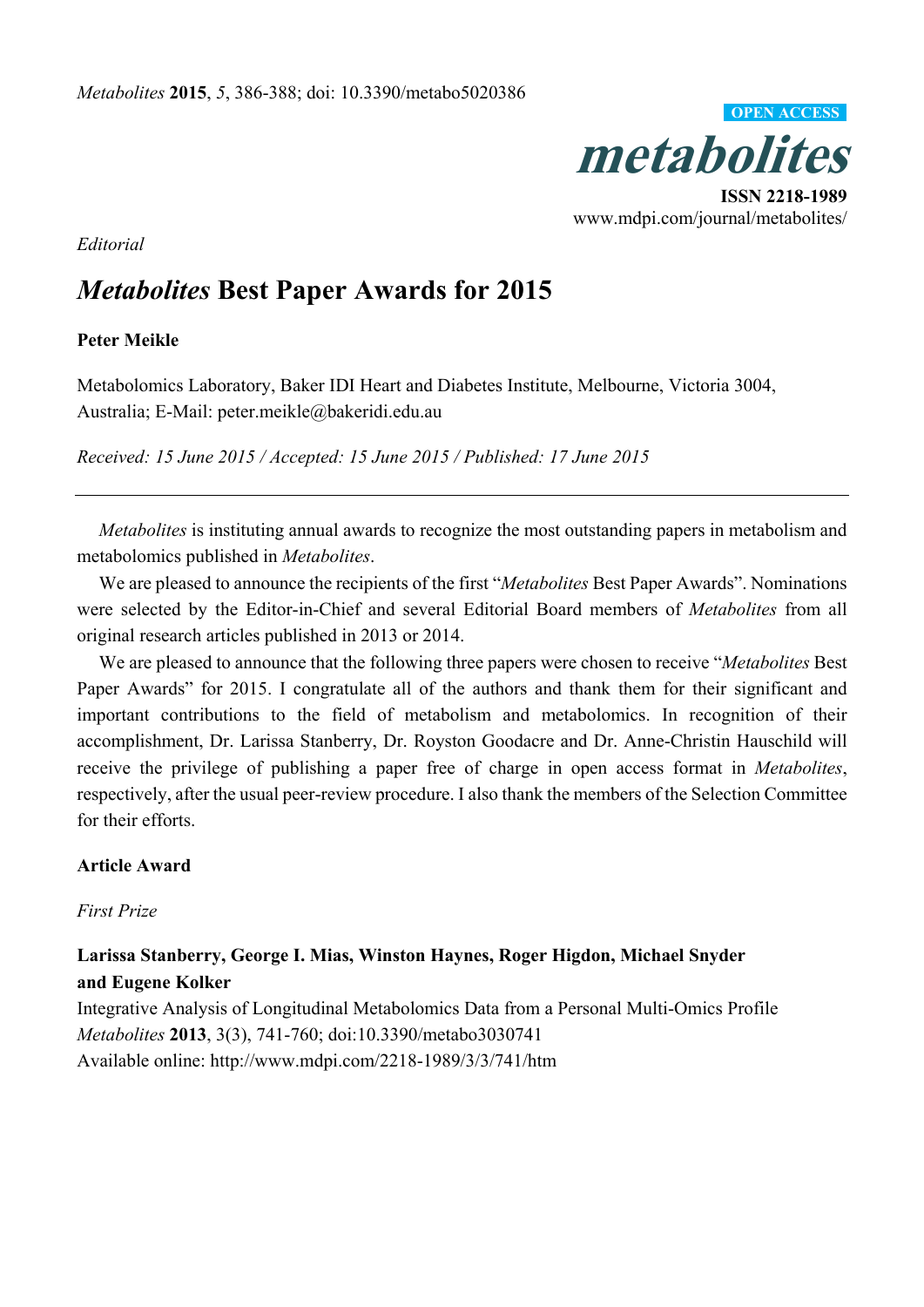## *Second Prize*

# **Piotr S. Gromski, Yun Xu, Helen L. Kotze, Elon Correa, David I. Ellis, Emily Grace Armitage, Michael L. Turner and Royston Goodacre**

Influence of Missing Values Substitutes on Multivariate Analysis of Metabolomics Data *Metabolites* **2014**, *4*(2), 433-452; doi:10.3390/metabo4020433 Available online: http://www.mdpi.com/2218-1989/4/2/433/htm

# *Third Prize*

# **Anne-Christin Hauschild, Dominik Kopczynski, Marianna D'Addario, Jörg Ingo Baumbach, Sven Rahmann and Jan Baumbach**

Peak Detection Method Evaluation for Ion Mobility Spectrometry by Using Machine Learning Approaches

*Metabolites* **2013**, *3*(2), 277-293; doi:10.3390/metabo3020277 Available online: http://www.mdpi.com/2218-1989/3/2/277/htm

## *Award Selection Committee*

## *Editor-in-Chief*

## **Dr. Peter Meikle**

Metabolomics Laboratory, Baker IDI Heart and Diabetes Institute, Melbourne, Victoria 3004, Australia E-Mail: peter.meikle@bakeridi.edu.au

#### *Editorial Board Member*

# **Dr. Jan Baumbach**

Computational Biology Department, Institute for Mathematics and Computer Science, University of Southern Denmark, Campusvej 55, 5230 Odense C, Denmark E-Mail: jan.baumbach@imada.sdu.dk

# *Editorial Board Member*

# **Dr. Aalim Weljie**

Department of Pharmacology, University of Pennsylvania, 10-113 Translational Research Center, 3400 Civic Center Blvd, Bldg 421, Philadelphia, PA 19104 USA E-Mail: aalim@mail.med.upenn.edu

#### *Editorial Board Member*

# **Prof. Dr. Pollen K.F. Yeung**

Pharmacokinetics and Metabolism Laboratory, 5968 College Street, Burbidge Building, Dalhousie University, Halifax, Nova Scotia, B3H 4R2, Canada E-Mail: Pollen.Yeung@Dal.Ca